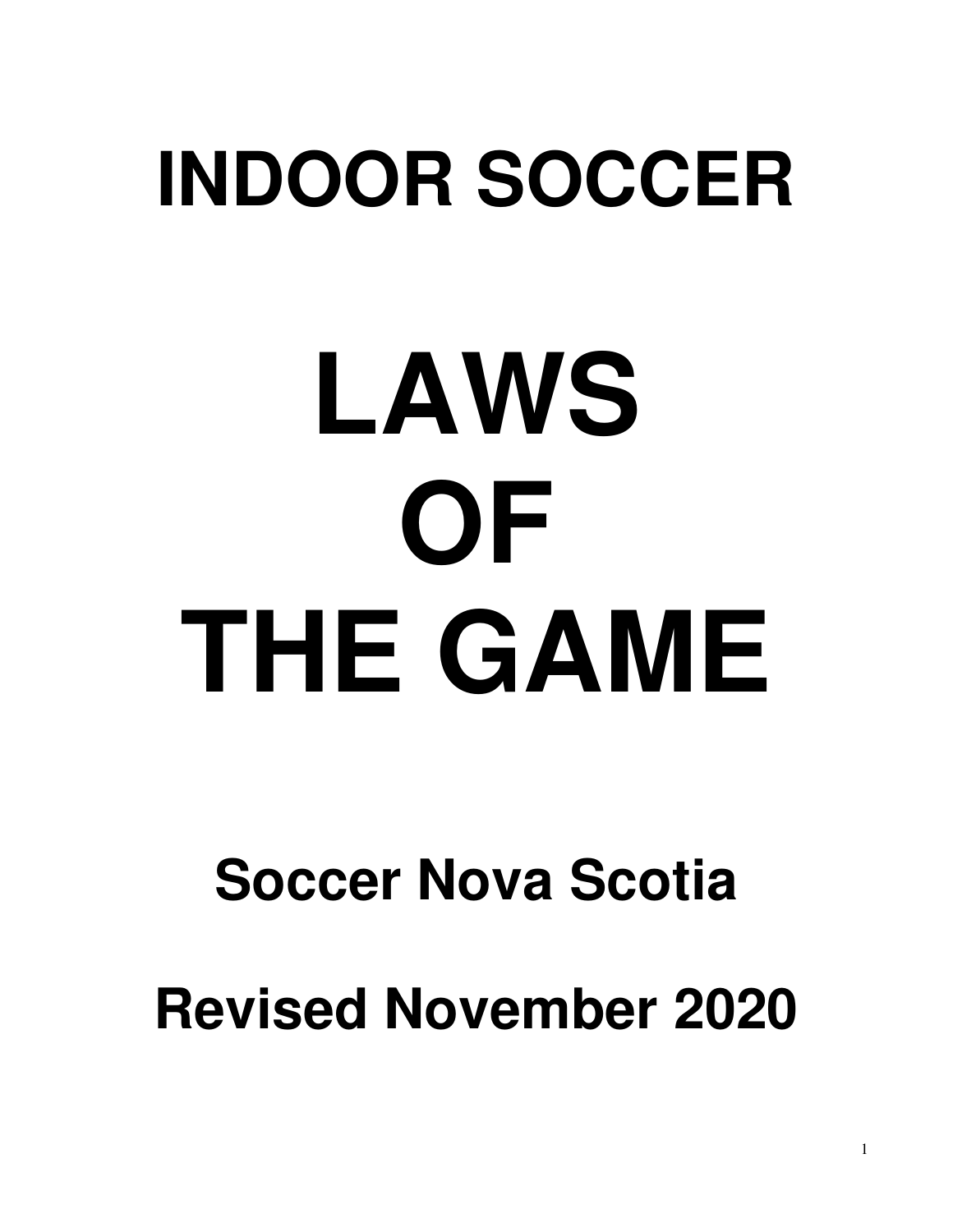#### **INDOOR SOCCER LAWS of the GAME Soccer Nova Scotia**

#### **Law 1 – FIELD OF PLAY**

#### **Dimensions**

The field of play must be rectangular. The length shall in all cases exceed the breadth. Where space is available, the recommended dimensions will be 61 meters by 30.5 meters (200 ft. by 100ft.)

#### **Marking**

The field of play shall be marked with distinctive lines not more than 10 cm (4 inches) in width. A halfway line shall be marked out across the field of play. The centre of the field of play shall be indicated by a suitable mark and a circle with a three-meter (10 ft) radius marked around it.

#### **Penalty Area**

At each end of the field of play two lines shall be drawn at right angles to the goal line 6.25 meters (21 ft) from each post. [The total length of the penalty area will be 18 meters (59 ft)] These shall extend into the field of play for 10 meters (33 ft) and shall be joined by a line drawn parallel with the goal-line. The enclosed space is called the penalty area.

#### • Penalty-Kick Spot/Arc

On an imaginary line forming a right angle with the centre point of each of the end lines and at 9 meters (29.5 ft) from said lines there shall be a spot of 10 cm (4 in) in radius that shall be called the penalty-kick spot.

From each penalty kick mark an arc of a circle, having a radius of 5 meters shall be drawn outside the penalty area.

#### **Corner Area Arcs**

At each corner, a quarter circle having a radius of one meter (3 ft 3 in) will be drawn inside the field of play.

#### **Goals**

These shall be located on the centre of each goal line, facing the internal part of the playing field. They are formed by two posts, fixed equidistant from the intersections of the end lines with the sidelines and 5.5 m (18') distance between the inner sides of the two posts. The posts will be joined by a crossbar whose inner side should be two meters (6' 6") from the surface of the playing field.

#### **Law 2 – THE BALL**

• The ball shall be spherical; the outer casing shall be of leather or other suitable materials. No material shall be used in its construction that might prove dangerous to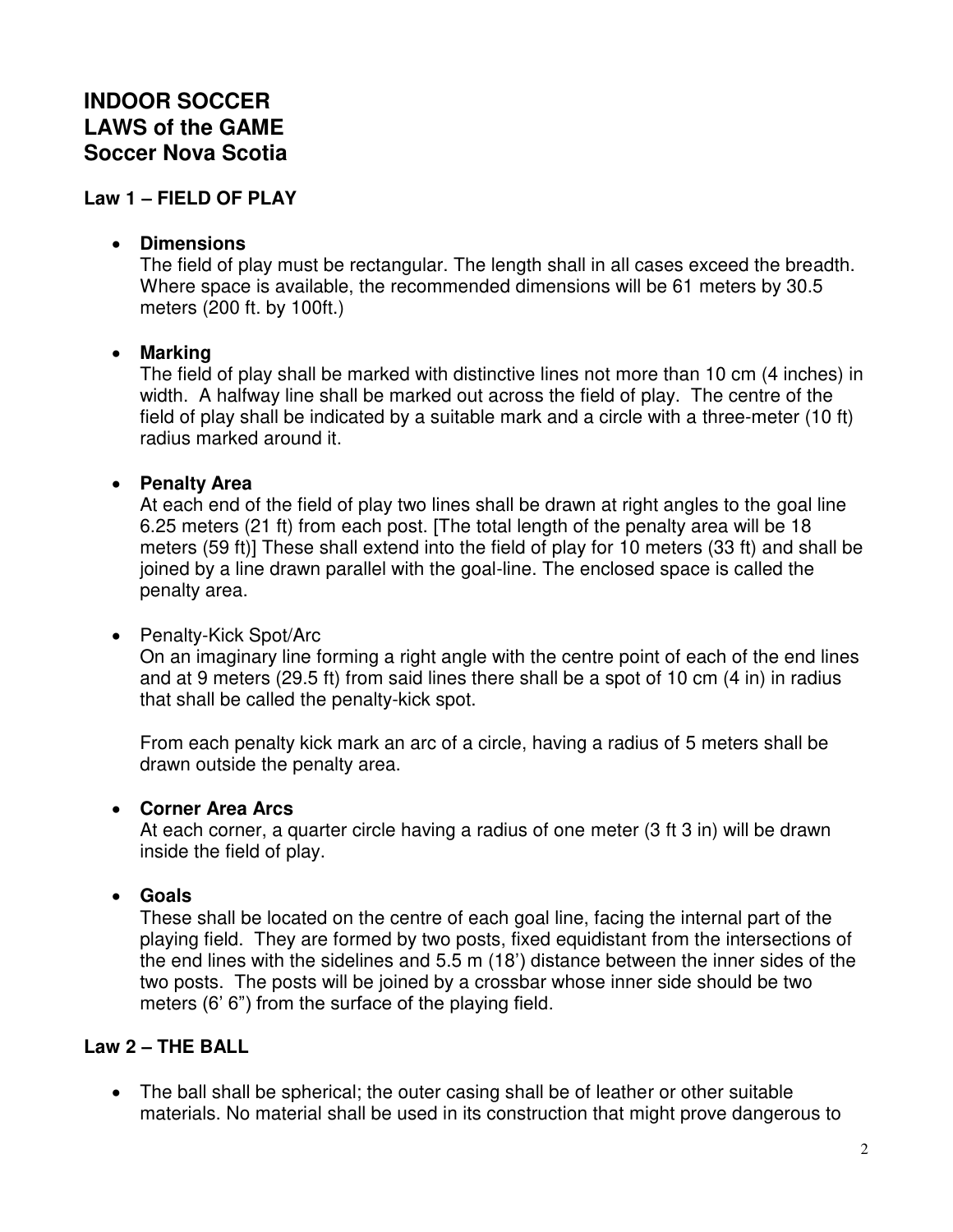the players. For competitions, up to and including Under-12, Under 13 A and B the ball shall be a size 4. For all other competition, the ball shall be a size 5.

 The ball shall be judged fit for play by the referee and shall not be changed during the game unless authorized by the referee.

#### **Law 3 – NUMBER OF PLAYERS**

 Games shall be played between two teams, each consisting of seven players, one of whom is designated as the goalkeeper. A game will not start or continue if a team has less than five players.

#### **Substitutions**

- Substitutes may be used in any match played under the jurisdiction of Soccer Nova Scotia and may either be "flying" in nature or made during a stoppage in play.
- A "flying" substitution is one that is made while the ball is in play and for which the following conditions apply:
	- $\circ$  "Flying" substitutions will take place along the sideline, between the team bench and the centerline and within three meters (10 ft) of the centerline.
- When any player other than the goalkeeper is to be replaced, the substitute shall not enter the field of play until the player being replaced is within 1 meter ("handshake distance") of the substitution area. Neither the player entering nor the player leaving may interfere with the play while both are on the field. The substitution is completed when the substitute enters the field of play, from which moment the substitute becomes a player and the player being substituted ceases to be a player.
- Unlimited substitution shall be allowed.
- Any of the other players may change places with the goalkeeper, provided that the referee is informed before the change is made, and provided also, that the change is made during a stoppage of the game.

#### **Offences/Sanctions**

- Play shall not be stopped for an offence of the paragraph above (goalkeeper substitution). The player(s) concerned shall be warned and/or cautioned immediately after the ball goes out of play.
- If during a player substitution, a substitute player enters the playing field before the player being replaced is within one meter, the referee shall stop the game. (S)He shall warn and/or caution the substitute and restart the game with an indirect free kick to be taken by the team opposing that of the offending player from the spot where the ball was situated when the game was stopped (in accordance with Law 13).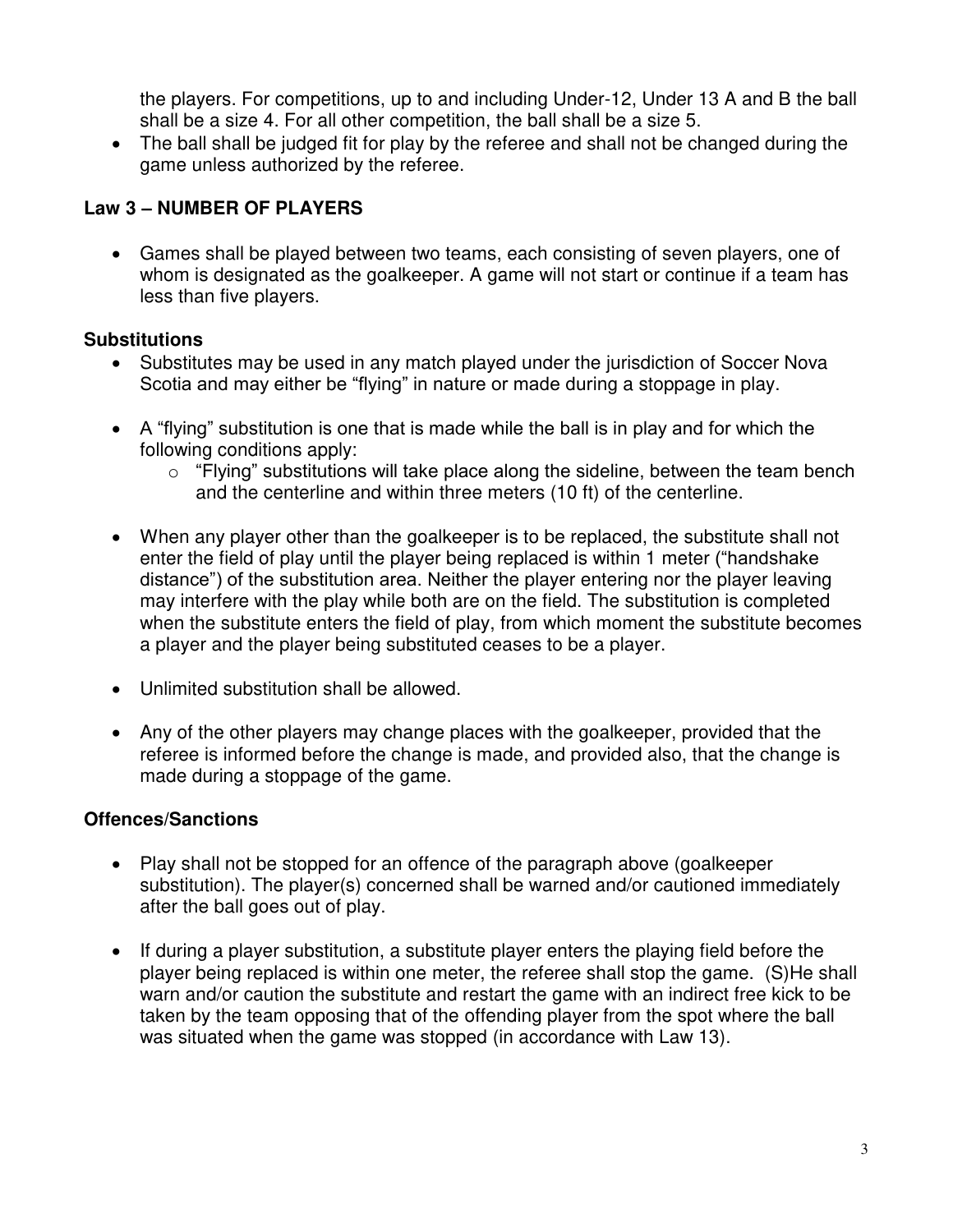#### **Law 4 – EQUIPMENT**

- A player will not be permitted to use any object that the referee may judge to be dangerous to other players. The referee will require players to remove equipment and jewelry that in his/her judgement can be dangerous to another player. If a player fails to carry out the referee's instruction, the player shall not take part in the match.
- The player's uniform consists of a shirt of long or short sleeves, shorts, socks, shin pads and appropriate footwear. The use of footwear is mandatory and what is appropriate will be determined by the laws of the indoor facility in which the game is being played.
- The players' shirt shall be numbered, each player of the same team having a different number.
- Shin pads must be covered by socks.
- Team colors shall not conflict with each other or those of the referee.
- The goalkeeper will wear a uniform of different color from the other players and the referee. For protection, goalkeepers will be allowed to wear long pants.

#### **Offences/Sanctions**

 For any offence of this playing law, the player at fault shall be instructed to leave the field of play by the referee, when the ball next ceases to be in play, unless the equipment has already been corrected. Play shall not be stopped immediately for an offence of this playing law. A player who is instructed to leave the field to adjust equipment or obtain missing equipment shall not return without first reporting to the referee, who must ensure that the player's equipment is in order. The player shall only re-enter the game with the permission of the referee.

#### **Law 5 – REFEREE**

- A referee shall be appointed to officiate at each game and direct the game within the playing field. The authority and exercise of the powers granted to the referee by these playing laws commence as soon as the referee enters the field of play. The referee's powers of penalizing shall extend to offences committed when the ball is in play, the ball is out of play or play has been temporarily suspended. The referee's decision on points of fact connected with the play shall be final, so far as the result of the game is concerned.
- The powers and duties of the referee shall be as stated in FIFA: Laws of the Game, Law 5 - the Referee.

#### **Law 6 – ASSISTANT REFEREES**

• This law does not apply to indoor soccer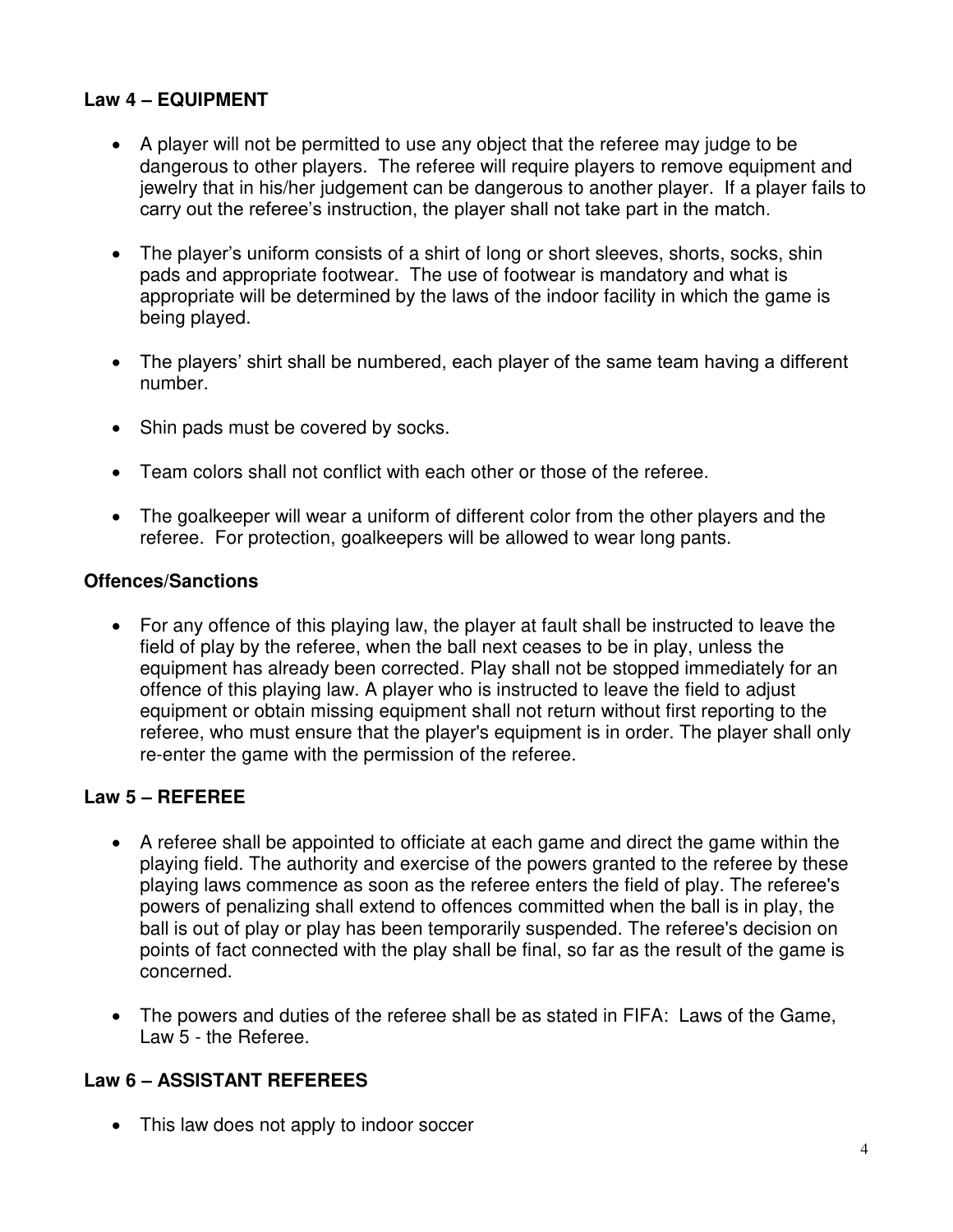#### **Law 7 – LENGTH OF THE GAME**

- The length of the games will be fifty minutes, divided into two equal twenty-five minute halves.
- The duration of any one of the halves will be extended to allow the taking of a penalty kick, even if the normal time has expired.
- The half-time interval shall not exceed three minutes.

**Note:** To follow COVID protocols, for the 2020/21 indoor season, and until provincial health restrictions are revised:

- The game shall be a maximum of 45 minutes in length, stopping 15 minutes before the hour to permit sanitation of the area plus exit and entry of players.
- No half time interval will be granted
- No change of ends will occur
- Play may be extended to take a penalty kick

#### **Law 8 – THE START AND RESTART OF PLAY**

 Preliminaries: A coin is tossed and the team that wins the toss decides which goal it will attack in the first half of the game and kicks off in the second half of the game. The other team takes the kick-off to start the game. In the game's second half, the teams change ends and attack the opposite goals.

**Note:** To follow COVID protocols, for the 2020/21 indoor season, and until provincial health restrictions are revised:

- There will be no coin toss. The home team will be awarded the ball for the kickoff to start the game.
- Kick-Off: A kick-off is the way of starting or restarting play
	- $\circ$  at the start of the game
	- o after a goal has been scored
	- $\circ$  at the start of the second half of the game, when applicable
	- $\circ$  at the start of each extra period of extra time, when applicable
- A goal may not be scored directly from a kick-off.

#### **Kick-Off Procedure**:

The referee having given a signal, the game shall be started by a player taking a place kick (a kick at the ball while it is stationary on the ground in the centre of the field of play) in any direction on the field of play. All players, except the kicker, shall be in their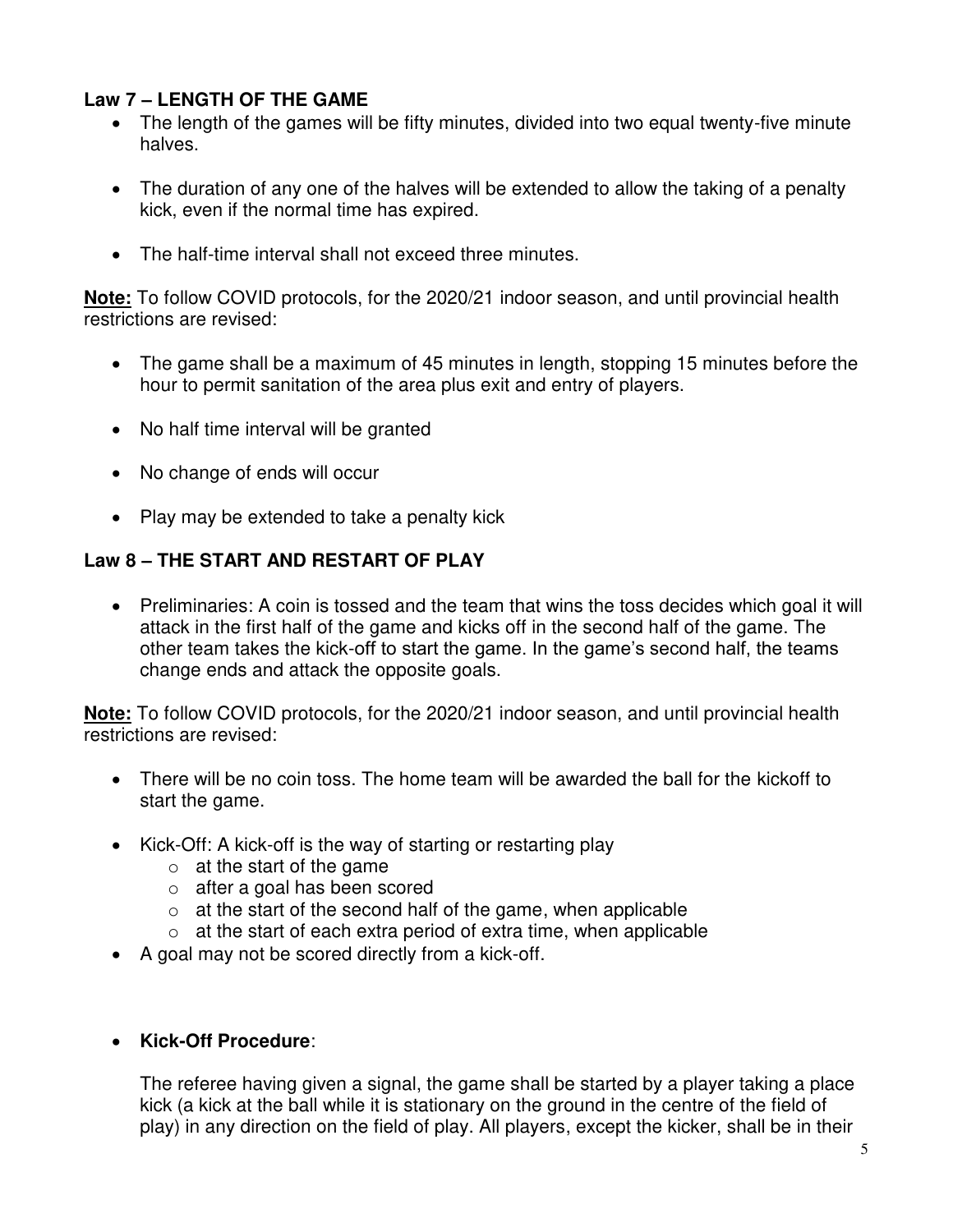own half of the field and every player of the team opposing that of the kicker shall remain not less than 5 meters from the ball until it is kicked. The ball is in play when it is kicked and moves. The kicker shall not play the ball a second time until it has been touched or played by another player.

#### **Offences/Sanctions**

- For any offence of this playing law, the kick-off shall be retaken, except in the case of the kicker playing the ball again before it has been touched or played by another player; for this offence, a free kick shall be taken by a player of the opposing team from the place where the offence occurred, subject to the over-riding conditions as described in Law 13.
	- $\circ$  When restarting the game after a temporary suspension of play from any cause not mentioned elsewhere in these playing laws, provided that immediately prior to the suspension the ball had not passed over the touch or goal lines, the referee shall drop the ball at the place where it was when play was suspended, unless it was within the penalty area at that time, in which case it shall be dropped to the goalkeeper of the defending team. It shall be deemed in play when it has touched the ground.

#### **Law 9 – THE BALL IN AND OUT OF PLAY**

- The ball is out of play:
- a) when it has crossed completely, whether on the ground or in the air, the sidelines or end lines;
- b) when the game is stopped by the referee;
- c) when it comes in contact with the ceiling or any apparatus hanging from the ceiling Restart will be an indirect free kick for the opposing team of the one who last touched it. The kick will take place underneath the spot where the contact occurred, subject to Law 13.
- The ball will be in play on all other occasions, from the beginning of the game until its end, including:
- a) if the ball bounces off one of the goalposts or crossbars;
- b) if it hits the referee and play is not impacted. See the Laws of the Game related to referees being struck by the ball and the subsequent drop ball.
- c) in the event of a supposed offence of the Laws of the Game until a decision is given by the referee.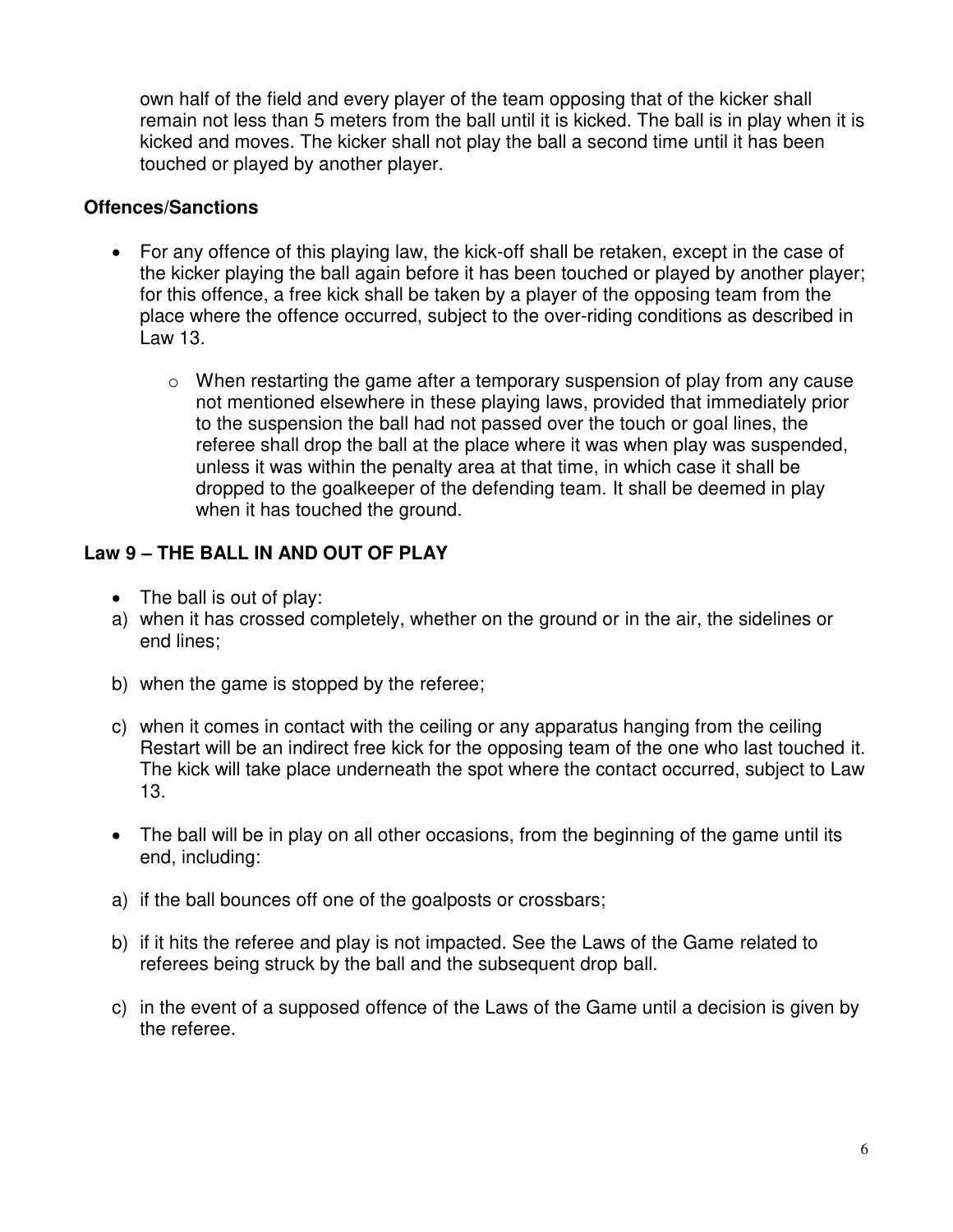#### **Law 10 – METHODS OF SCORING**

- Except as otherwise provided by these Laws, a goal is scored when the whole of the ball has passed over the goal line between the goal posts and under the cross-bar, provided it has not been touched, thrown, carried or intentionally propelled by hand or arm, by a player of the attacking side.
- The team which scores the greater number of goals during the game will be the winner. If there is an equal number of goals or if either competing team makes no goals, the game will be considered a tie.
- For games ending in a draw, the competition laws may state provisions involving extra time and/or the "Taking of Kicks from the Penalty Mark" (Appendix A) or other procedures to determine the winner of a game.

#### **Law 11 – OFFSIDE**

Offside shall be in effect for all AAA and AA level games age U13 and above.

#### **Law 12 – FOULS AND MISCONDUCT**

A player who commits any of the following seven offences in a manner considered by the referee to be careless, reckless or involving disproportionate force:

- 1. Kicks or attempts to kick and opponent
- 2. Trips or attempts to trip an opponent
- 3. Jumps at an opponent
- 4. Charges an opponent, including forcing into the walls or surrounding screens
- 5. Strikes or attempts to strike an opponent
- 6. Pushes an opponent
- 7. Tackles or challenges an opponent

or who commits any of the following six offences:

- 8. Impedes an opponent with contact
- 9. Bites or spits at or on an opponent
- 10. Holds and opponent
- 11. Handles the ball, i.e. carries, strikes or propels the ball with hand or arm (this does not apply to goalkeepers within their penalty areas)
- 12. Slide tackles or attempts to slide tackle (sliding without attempt to contact the opposing player shall not be considered a slide tackle). Goalkeepers are allowed to slide within their area in an attempt to play the ball as long as it is not done in a dangerous or reckless manner.
- 13. Throws an object at the ball, an opponent or match official, or makes contact with the ball with a held object

shall be penalized by the award of an **indirect free kick** to be taken by the opposing team from the place where the offence occurred, subject to the over-riding conditions described in Law 13. Should a player of the defending team commit one of the above thirteen offences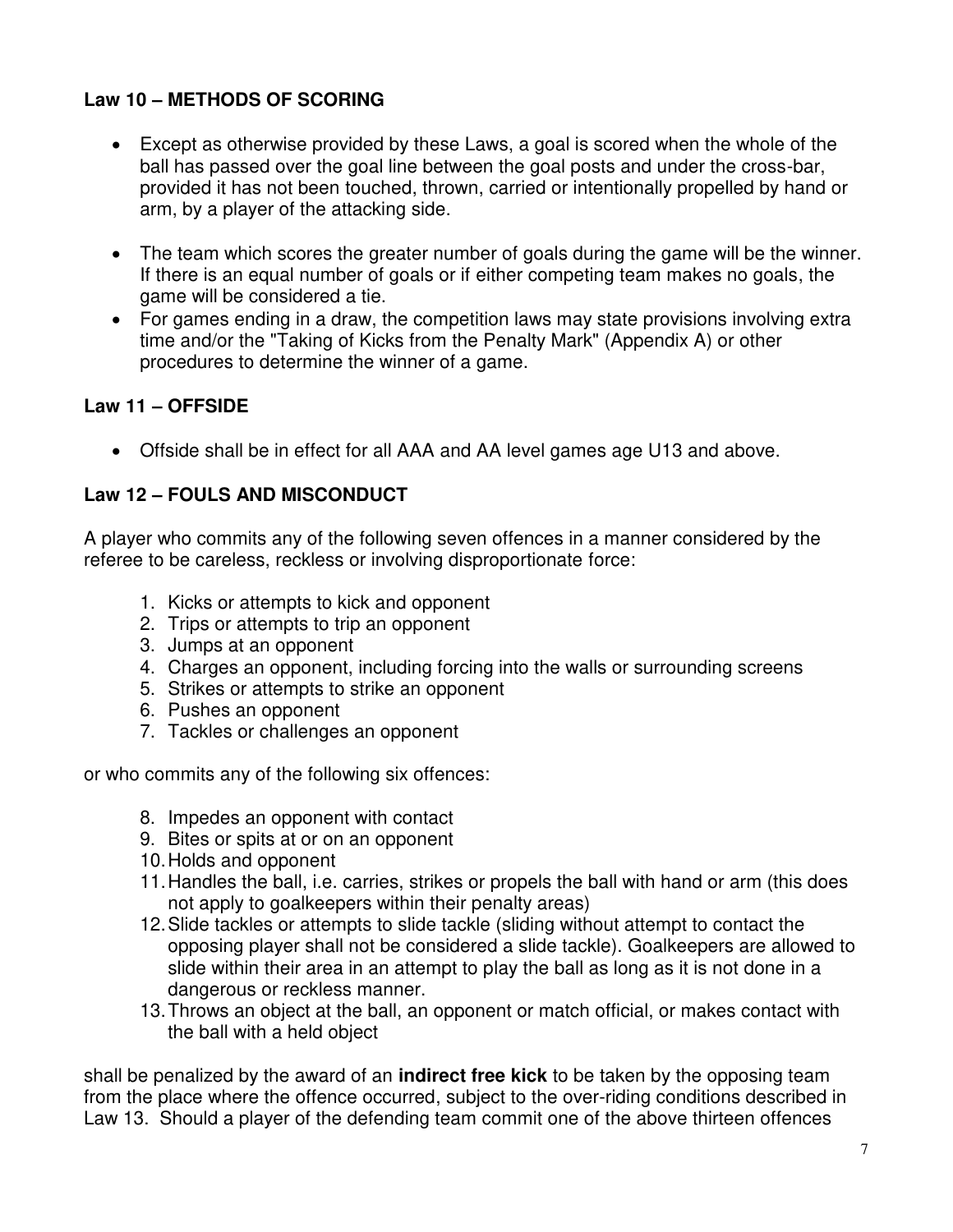within the penalty area, the player shall be penalized by a penalty kick, regardless of the position of the ball, as long as it is in play.

A player committing any of the seven following offences:

- 1. playing in a manner considered by the referee to be dangerous
- 2. charging fairly, i.e. with the shoulder, when the ball is not within playing distance of the players concerned and they are definitely not trying to play it
- 3. when not playing the ball, impeding the progress of an opponent, i.e. running between the opponent and the ball, or interposing the body so as to form an obstacle to an opponent
- 4. moving with the goalkeeper while he/she is holding the ball in an effort to prevent the goalkeeper from releasing it
- 5. when playing as a goalkeeper and within the penalty area commits any of the following five offences:
	- a. takes more than six seconds while controlling the ball with his/her hands, before releasing it from his/her possession
	- b. touches the ball again with his/her hands after it has been released from his/her possession and has not touched any other player
	- c. touches the ball with his/her hands after it has been deliberately kicked to him/her by a teammate
	- d. touches the ball again with his/her hands after it he/she has received it directly from a throw-in taken by a teammate
	- e. wastes time
- 6. Is guilty of dissent, using offensive, insulting, or abusive language and/or gestures or other verbal offences
- 7. During a "flying substitution" enters the playing field before the player being substitutes is within one meter of the touch line.

shall be penalized by the award of a free kick to be taken by the opposing side from where the infringement occurred, subject to the over-riding conditions of Law 13.

A player shall be cautioned and shown the yellow card if, in the opinion of the referee, the player:

- 1. is guilty of unsporting behavior
- 2. shows dissent by word or action
- 3. persistently infringes the Playing Laws of Indoor Soccer
- 4. delays the restart of play
- 5. fails to respect the required distance when play is restarted with a corner kick or a free kick
- 6. enters the field of play without the referee's permission other than in the act of substitution
- 7. deliberately leaves the field of play without the referee's permission other than in the act of substitution
- 8. denies an obvious goal scoring opportunity with an offence, when challenging for the ball inside the penalty area. A penalty kick is awarded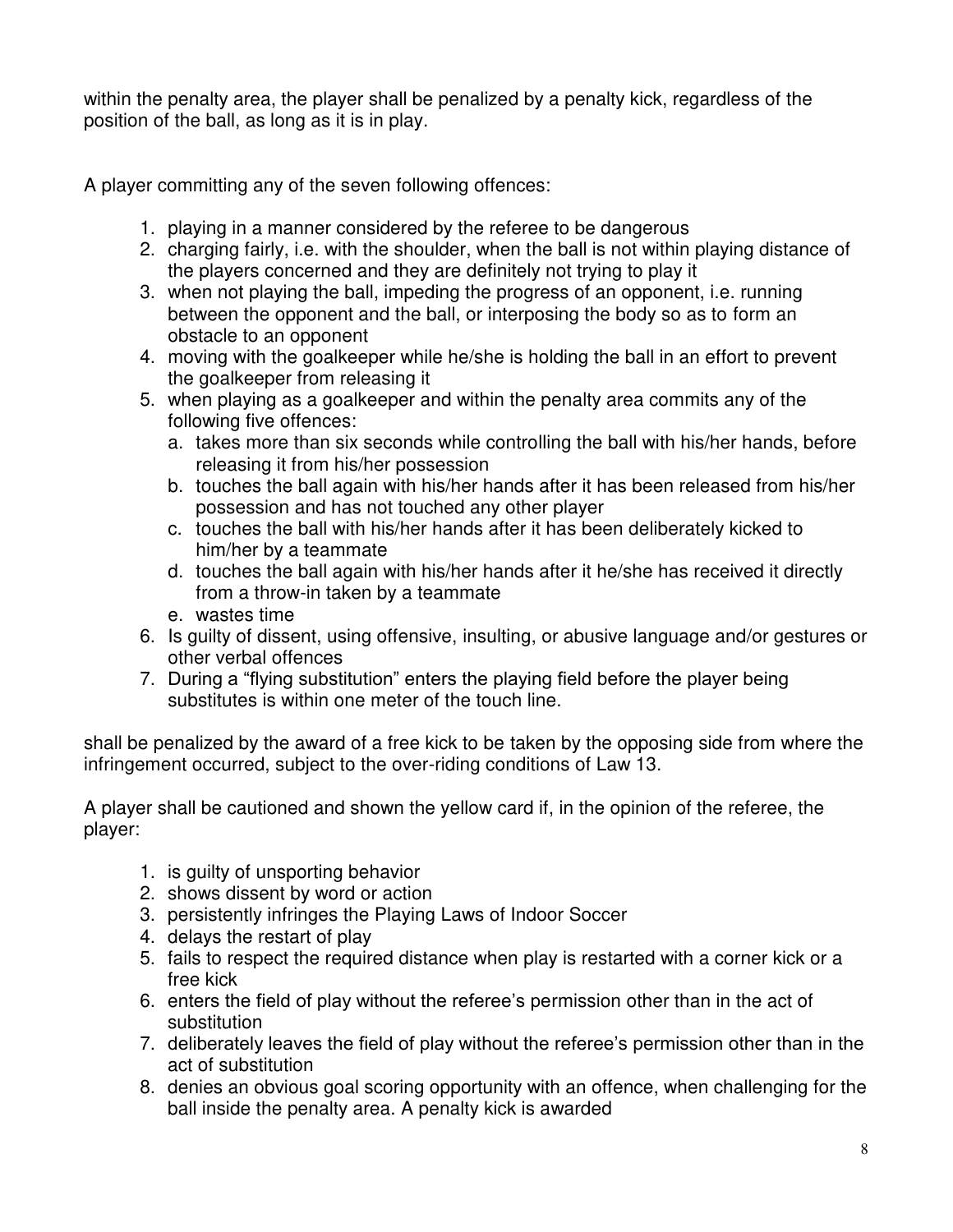9. slide tackles or attempts to slide tackle in a dangerous or persistence manner

If the referee stopped play to administer the caution, an **indirect free kick** shall be awarded to the opposing team from the place where the offence occurred, subject to the over-riding conditions imposed in Law 13, unless a more serious offence of the playing laws was committed.

Team officials – Team officials may be warned, cautioned (shown the yellow card) or dismissed (shown the red card). Refer to the Laws of the Game for additional information.

A player shall be sent off the field of play and shown a red card if, in the opinion of the referee, the player:

- 1. is guilty of serious foul play
- 2. is guilty of violent conduct
- 3. bites or spits at an opponent or any other person
- 4. denies the opposing team a goal or an obvious goal-scoring opportunity by deliberately handling the ball (this does not apply to a goalkeeper within his/her own penalty area)
- 5. denies an obvious goal-scoring opportunity with an offence, punishable by a free kick, on an opponent when outside of the penalty area. Or, with no attempt to play or possibly to play the ball, by an offence when inside the penalty area and a penalty kick is given (refer to the Laws of the Game for more details)
- 6. uses offensive, insulting or abusive language and/or gestures
- 7. receives a second caution in the same match

If play is stopped by reason of a player being ordered from the field of play for an offence without a separate breach of the playing law having been committed, the game shall be resumed by a free kick awarded to the opposing team from the place where the infringement occurred, subject to the over-riding conditions described in Law 13

#### **Law 13 – FREE KICKS**

- All free kicks shall all be classified as "indirect" (a goal cannot be scored unless the ball has been played or touched by a player other than the kicker before passing through the goal).
- When a player is taking a free kick inside their own penalty area, all of the opposing players shall be at least five meters from the ball and shall remain outside the penalty area until the ball has been kicked and moves.
- When a player is taking a free kick outside the player's own penalty area, all of the opposing players shall be at least five meters from the ball, until it is in play, unless they are standing on their own goal line, between the goal posts. The ball shall be in play when it is kicked and moves.
- If a player of the opposing team encroaches into the penalty area, or within five meters of the ball, as the case may be, before a free kick is taken, the referee shall delay the taking of the kick, until the playing law is complied with.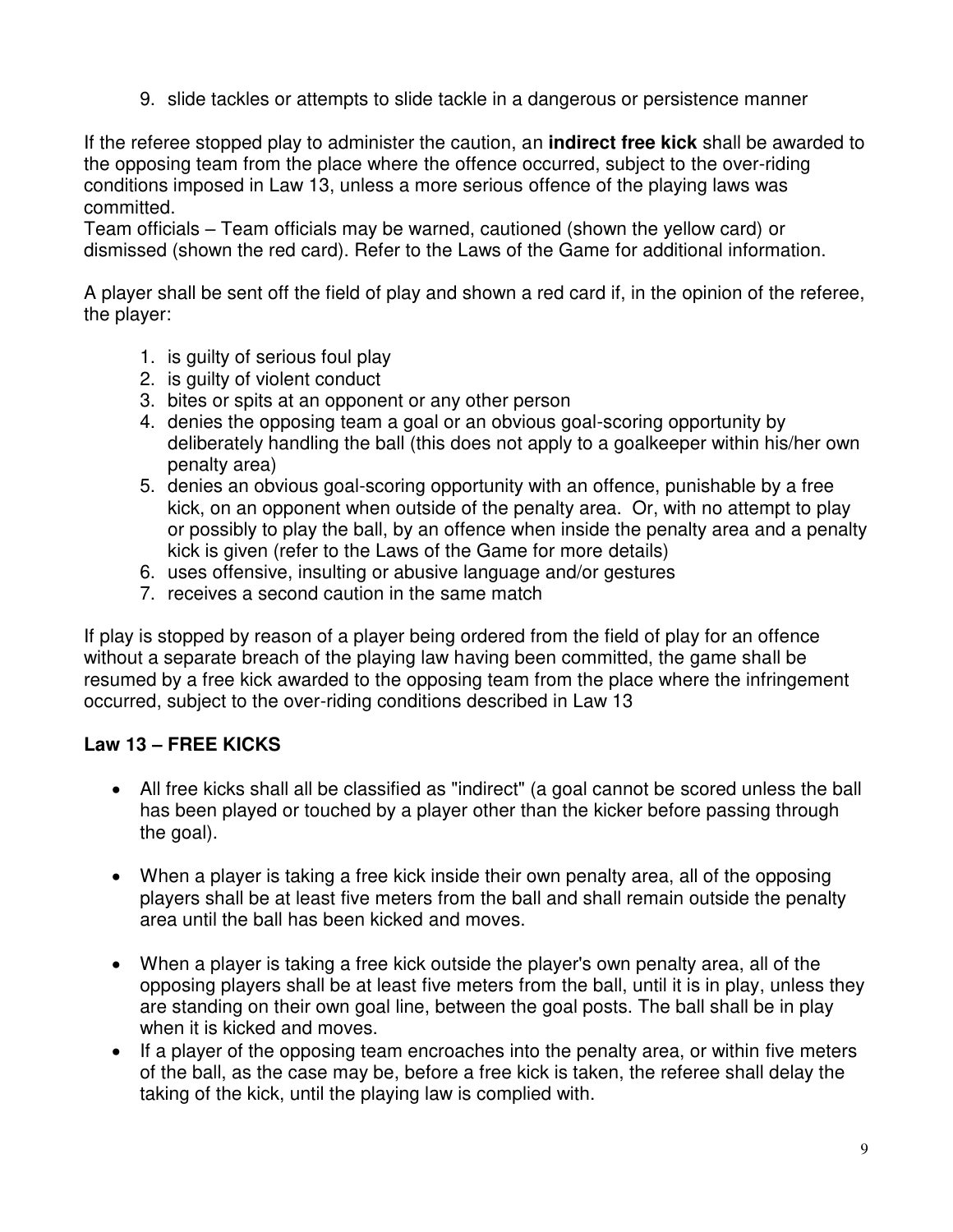- The ball must be stationary when a free kick is taken, and the kicker shall not play the ball a second time until it has been touched or played by another player.
- Any free kick awarded to the defending team, within its own penalty area, may be taken from any point within the penalty area.
- Any free kick awarded to the attacking team within its opponent's penalty area, which is not a penalty shot, shall be taken from the penalty-area line nearest to where the offence occurred and at least one meter from the goal line.

#### **Offences/Sanctions**

• If the kicker, after taking the free kick, plays the ball a second time before it has been touched by another player, an indirect free kick shall be taken by a player of the opposing team from the spot where the offence occurred, subject to the above guidelines.

#### **Law 14 – PENALTY KICK**

- A penalty kick is a free kick taken from the penalty spot on the playing field. At the moment of the kick, all players, with the exception of the goalkeeper and the player taking the kick, should be inside the playing field, outside the penalty area, behind the ball and at least five meters from the ball.
- The goalkeeper should take his/her position on his/her goal line and between the goalposts and may not move forward off the line until the ball is kicked.
- The player taking the kick must kick the ball forward; he/she shall not play the ball a second time until it has been touched by another player.
- The ball shall be deemed in play directly after it has been kicked and moves. A goal may be scored directly from a penalty kick.
- When a penalty kick is being taken during the normal course of play, or when time has been extended at half-time or full time to allow a penalty kick to be taken or retaken, a goal shall not be nullified if, before passing between the posts and under the crossbar, the ball touches either or both of the goalposts, or the crossbar, or the goalkeeper, or any combination of these, providing that no other offence has occurred.

#### **Offences/Sanctions**

- For an offence by the defending team, the kick will be repeated, if the kick did not result in a goal.
- For an offence by the attacking team, if a goal is scored it will be disallowed and the kick retaken.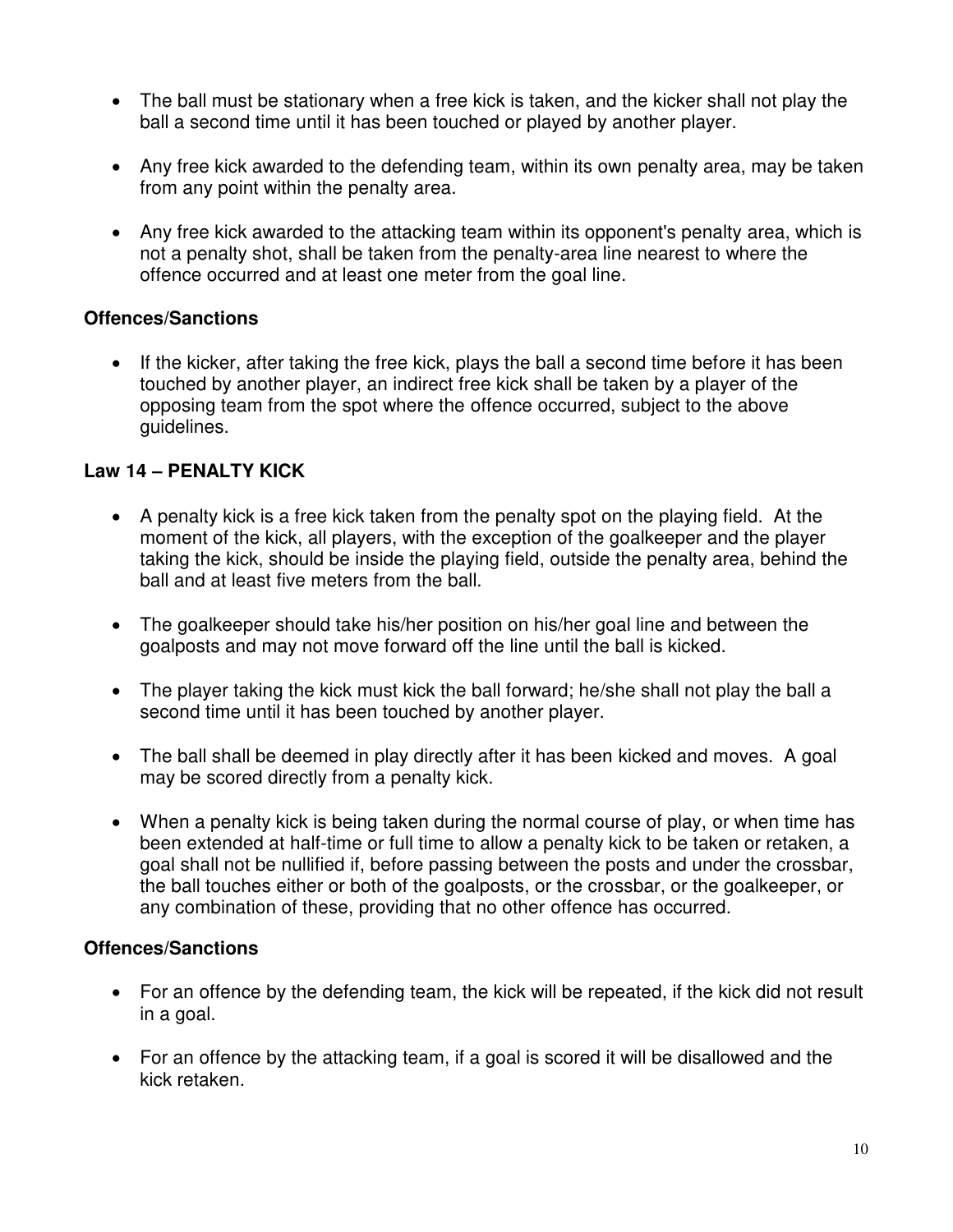- For an offence by the player taking the penalty kick after the ball is in play, a player of the opposing team shall be awarded an indirect free kick from the penalty mark.
- For an offence by a member of both teams, the kick shall be retaken unless a player commits a more serious offence.
- For an offence by the teammate of the player taking the penalty kick, committed after the ball is in play, a player of the opposing team shall take an indirect free kick, subject to the conditions described in Law 13.
- For an offence by both the goalkeeper and the kicker committed at the same time, the kicker is cautioned and play restarts with an indirect free kick for the defending team.
- For an offence where the goalkeeper offends:
	- $\circ$  if the ball enters the goal, a goal is awarded
	- $\circ$  if the ball misses the goal or rebounds from the crossbar or goalpost(s), the kick is only retaken if the goalkeeper's offence clearly impacted on the kicker
	- $\circ$  if the ball is prevented from entering the goal by the goalkeeper, the kick is retaken
	- $\circ$  If the goalkeeper's offence results in the kick being retaken, the goalkeeper is warned for the first offence in the game and cautioned for any subsequent offence(s) in the game

#### **Law 15 – THROW-IN**

- When the whole of the ball completely crosses over the touch line, play will be restarted with a throw-in by a player of the opposing team to that of the player who last touched it.
- The throw must be taken within one meter of the point where the ball crossed the line.
- The throw must be taken using proper procedures, meaning that at the moment of delivering the ball, the thrower must:
	- $\circ$  face the field of play
	- o have part of both feet either on the touch line and/or on the surface outside the touch line.
	- o use both hands
	- $\circ$  deliver the ball from behind and over the head
	- $\circ$  The player taking the throw shall not touch the ball a second time until it has been played or touched by another player.
	- $\circ$  The players of the opposing team shall be no less than two meters away from the point at which the throw-in is being taken.
	- $\circ$  The ball is in play as soon as it enters the field of play
	- $\circ$  A goal cannot be scored directly from a throw-in.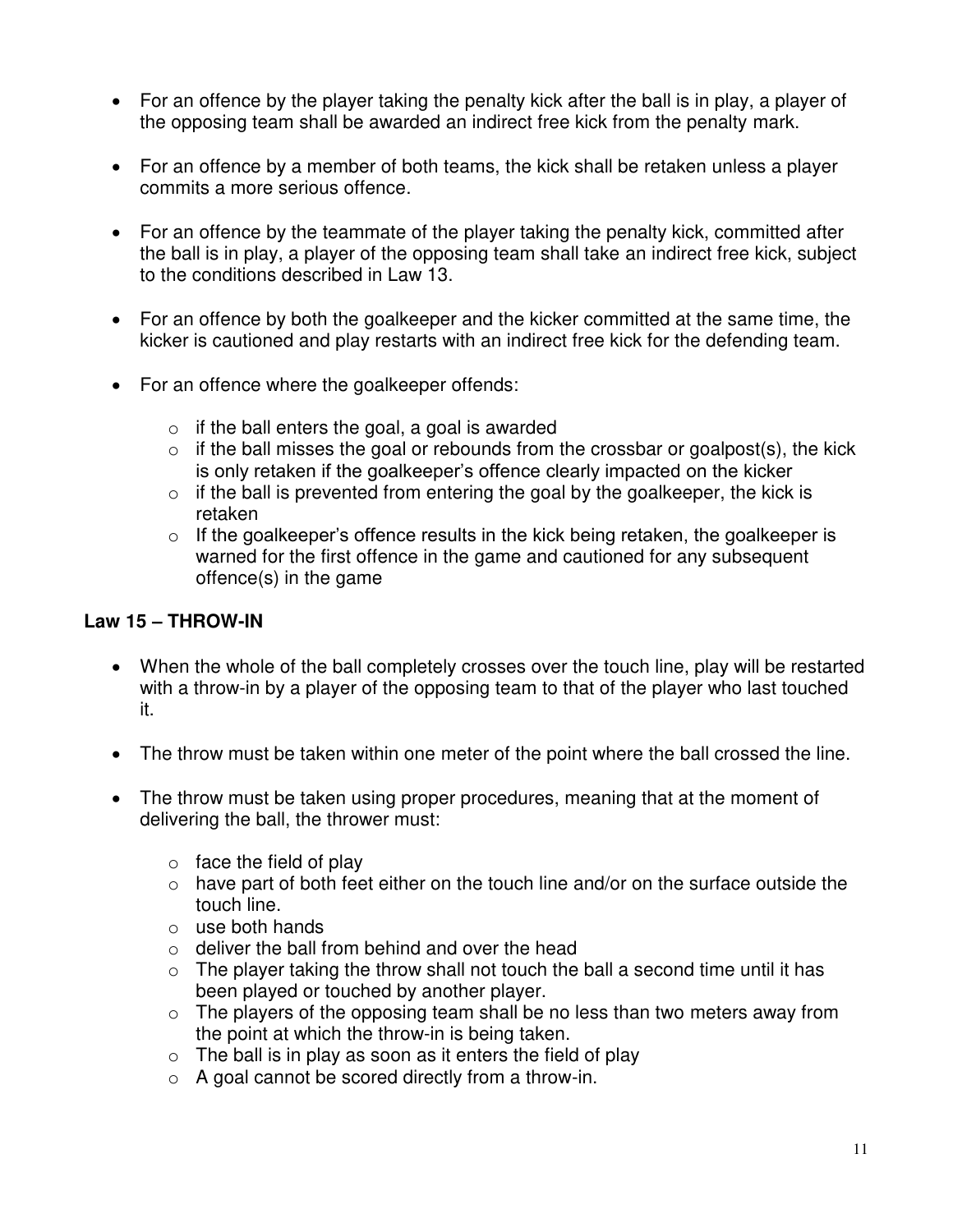#### **Offences/Sanctions**

- If the thrower plays the ball a second time before it has been touched by another player, an indirect free kick is awarded to the opposing team, to be taken from the place where the infringement occurred, subject to the conditions of Law 13.
- If the throw-in is directly handled by the goalkeeper on the same team as the thrower, an indirect free kick will be awarded, subject to the conditions of Law 13.
- If an attempted throw-in does not enter the field of play, the throw will be retaken.
- If an opponent unfairly impedes or distracts the thrower, that player will be cautioned for unsporting behavior.
- For any infringements made by the thrower during the taking of the throw, the throw-in will be given to the opposing team.

#### **Law 16 – GOAL KICK**

- When the whole of the ball passes over the goal-line, excluding that portion between the goal-posts, either in the air or on the ground and having last been played by one of the attacking team, it shall be kicked by a player of the defending team.
- The ball shall be placed at any point within the penalty area
- The ball is in play when it is kicked and moves.
- Players of the team opposing that of the player taking the goal-kick shall remain outside the penalty-area and at least five meters from the ball until the ball has been kicked and moves.
- A goal may not be scored from a goal kick.
- \*\* See notes at end of the Laws on the application of the retreat line.

#### **Offences/Sanctions**

• If the player taking a goal-kick plays the ball a second time before it has touched by another player, an indirect free kick shall be awarded to the opposing team, to be taken from the place where the offence occurred, subject to the conditions of Law 13.

#### **Law 17 – CORNER KICK**

 When the whole of the ball passes over the goal line excluding that portion between the goalposts, either in the air or on the ground having last been played by one of the defending team, a member of the attacking team shall take a corner-kick.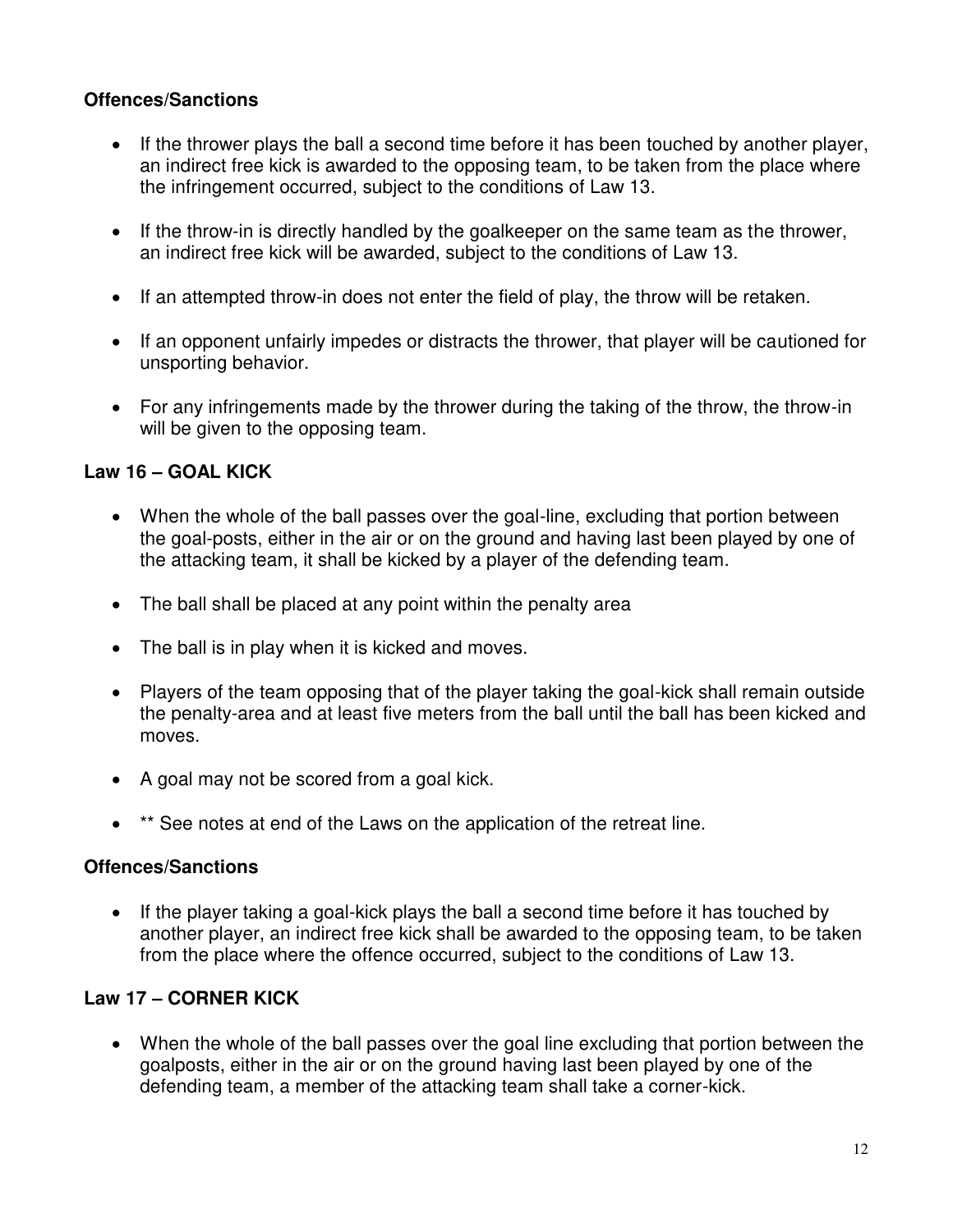- For the corner kick, the whole of the ball shall be placed on, or within, the corner arc. For facilities without corner arcs, the ball shall be placed on the spot where the touchline meets the goal line.
- Players of the team opposing that of the player taking the corner-kick shall not approach within five meters of the ball until it is in play, (kicked and moves) nor shall the kicker play the ball a second time until it has been touched or played by another player.
- A goal shall not be scored directly from a corner-kick.

#### **Offences/Sanctions**

• If the player who takes the kick plays the ball a second time before it has been touched by another player, the referee shall award an indirect free-kick to the opposing team, to be taken from the place where the infringement occurred, subject to the conditions described in Law 13.

#### **Note:**

#### **The Retreat line**

• The use of the retreat line will be applied in all levels of the game U13 and below.